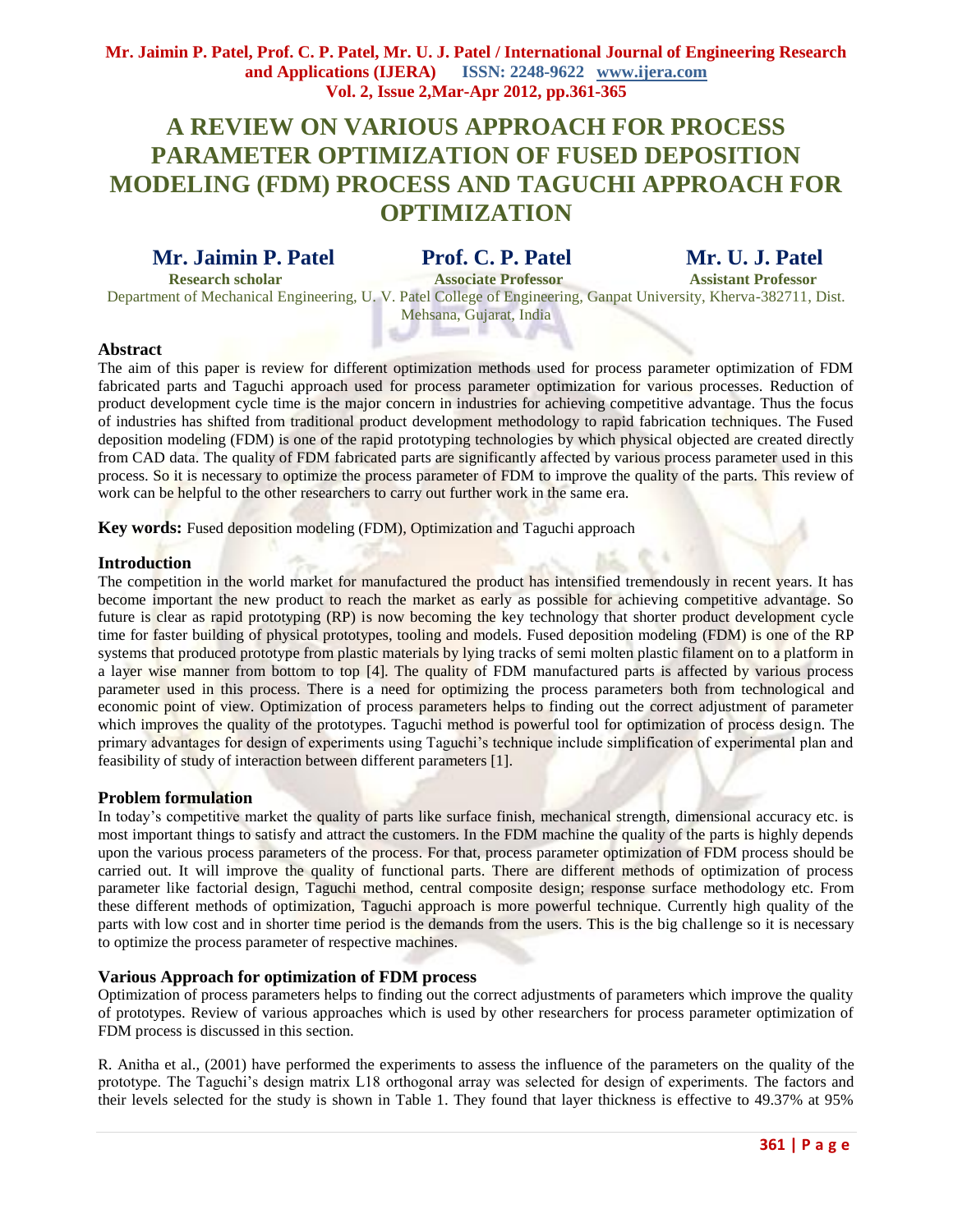level of significance, but on pooling, it was found that the layer thickness is effective to 51.57% at 99% level of significance. The other factors suggest road width and speed contribute to  $15.57\%$  &  $15.83\%$  at 99% level of significance respectively. According to the S/N analysis the layer thickness is most effective when it at level 3(0.3556mm), the road width at level 1 (0.537mm) & the speed of deposition at level 3(200 mm) [1].

Ahn et al., (2002) have characterized the properties of ABS parts fabricated by the FDM 1650. They have examined the process parameters of FDM such as raster orientation, air gap, bead width, color and model temperature by using design of experiments (DOE). Tensile strength and compressive strength of directionally fabricated specimens were measured and compare with injection molded ABS P400 material. After the experiments they have found that the air gap and raster orientation affect the tensile strength of an FDM parts greatly which is shown in the Fig.1. Bead width, model temperature and color have little effect. The measure tensile strength of the ABS material with optimum FDM parameter were between 65 to 72 % of the measured of injection molded ABS and the compressive strength ranged from 80 to 90 % of the injection molded ABS [2].

K. Thrimurthulu et al., (2004) have tried to attempt towards obtaining an optimum part deposition orientation of fused deposition modeling process for enhancing part surface finish and reducing built time. They develop model for evolution of average part surface finish and built time. Fig. 2 represents the implementation of genetic algorithm which was used to obtain the optimal solution. Average part roughness and the built up time of the part are consider as two objectives. The effect of the support structure is considered in the evolution of the two objectives. Thus, the support structure minimization is also implicitly included in this work. The adaptive slicing is simultaneously used in the determination of optimum part deposition orientation. The predictions of the develop system are validated using the results published earlier [3].

Lee et al.,(2005) have perform the experiments for finding out the optimal process parameters of Fused deposition modeling rapid prototyping machine in order to achieve maximum flexibility of ABS prototype. They used Taguchi method for design of experiments. They also employed signal-to-noise (S/N) ratio and analysis of variance (ANOVA) to investigate the process parameters in order to achieve the optimum elastic performance of ABS prototype. From the results it was found that FDM parameters layer thickness, raster angle and air gap significantly affect the elastic performance of the compliant ABS prototype [4].

A. K. Sood et al., (2010) have investigated the effect of some important FDM process parameters for mechanical strength of test specimens shown in Fig.3. They adopted central composite design (CCD) for design of experiments. Optimal parameters setting for each response is determined using ANOVA. After the experimental works they have conclude that if the layer thickness increases, less number of the layer will be required and distortion effect will minimized, hence strength is increase. They also find out that the strength of prototype will decrease with increase in orientation because of the number of layer also increase with it [5].

A. K. Sood et al., (2011) have studied the effect of five important FDM machine process parameter such as layer thickness, part build orientation, raster angle, raster width and air gap on compressive strength of test specimens. The experiments were conducted using central composite design (CCD) method. Effect of various factors and their interactions are explained using response surface plot. Optimization of process parameters gives the maximum compressive stress of 17.4751 MPa and the optimum value of layer thickness, orientation, raster angle, raster width and air gap as 0.254 mm, 0.036 degree, 59.44degree, 0.422 mm and 0.00026 mm respectively given by statistically predictive equation [6].

#### **Taguchi Approach for optimization**

The Taguchi method is a well-known technique that provides systematic and efficient methodology for design optimization. Design of experiment using Taguchi's technique includes simplification of experimental plan with minimum experiments.

S. Shaji et al., (2003) have investigated the possibility of using graphite as lubricating medium to reduce the heat generated at the grinding zone in surface grinding. They have studied the effect of parameters such as speed, feed, in feed and mode of dressing on the performance characteristics of surface finish and force developed. Factors and their levels selected for the study is indicate in Table 3.Total nine experiments were carried out by using Taguchi's standard L9 orthogonal array design (Table 4) to find out the effects of parameters on force developed and surface quality. After the experimental work optimum condition has been found out and they observed that the result obtain in the conventional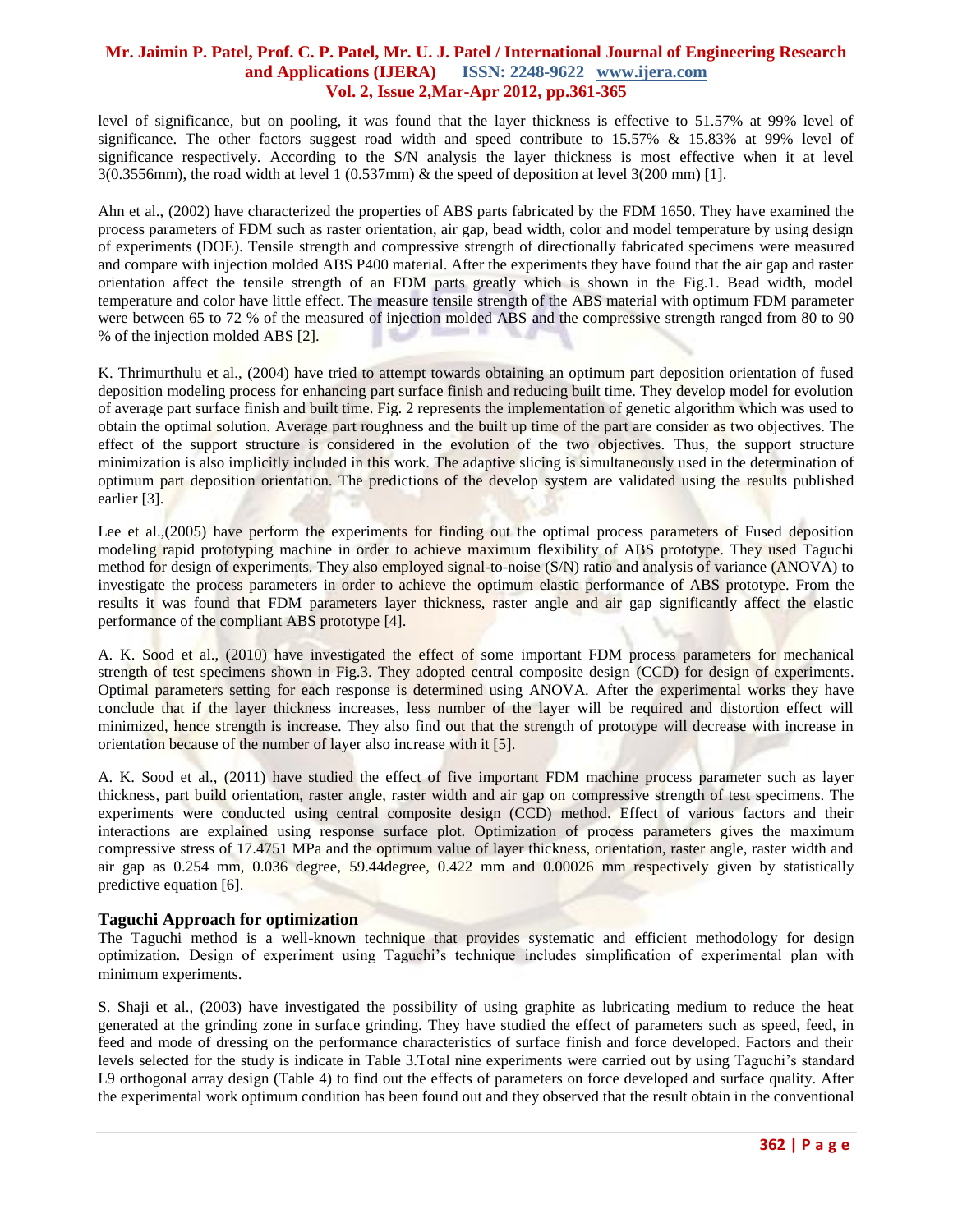coolant grinding is in a good agreements with the results obtained graphite assisted grinding. It has been observed that with the graphite application, the tangential force and surface roughness are lower compare to those in conventional grinding [7].

Ulas et al., (2007) were developed, artificial neural network (ANN) and regression model to predict surface roughness in abrasive water jet machining (WAJM). They have consider machining parameters such as traverse speed, water jet pressure, standoff distance, abrasive grit size and abrasive flow rate. They have used Taguchi's design of experiments in order to collect the surface roughness values. Analysis of variance (ANOVA) was used to check the validity of regression model. At the end of the study, both the ANN and regression analysis results were comparing with experimental data. It can see from the Fig.4 that both the models ANN and regression presents a good agreement with the experimental data. Based on the ANOVA (Table 2), the most dominant parameter on the surface roughness was found as water jet pressure. Abrasive flow rate and standoff distance were less effective on surface roughness, while effect of abrasive grit size can be negligible [8].

D. Chakradhar et al., (2011), have investigated the effect and parametric optimization of process parameters for electrochemical machining of EN-31 steel. The process parameters consider are electrolyte concentration, feed rate and applied voltage and are optimize with considerations of multiple performance characteristics including material removal rate, over cut, cylindrical error and surface roughness. They used Taguchi's standard L9 orthogonal array design for performing experiments. They performed the ANOVA to get the contribution of each parameter on the performance characteristics. After the experimental works they found that the best combination of process parameters are electrolyte concentration at 15%, feed at 32 mm/min and voltage at 20 V. From the results they have conclude that the material removal rate can be maximize and the over cut, cylindercity error and surface roughness can be minimized through this method [9].

Anoop et al., (2008) have optimized the efficiency of pulsed ND: YAG laser for the laser surface structuring of porous alumina ceramic. The laser processing parameters like the pulse width, repetition rate and the scanning speed were evaluated. The Taguchi's standard L9 orthogonal arrays were used to identify the combination of process parameters for optimize physical attribute of the ceramic. ANOVA is carried out to identify the processing parameters that contributed the most to minimize the porosity and maximize the grain size. After the experimental work they have conclude that the pulse repetition rate was the most significant factor in minimizing the interdendritic porosity while the scanning speed played a vital role in increasing the grain size [10]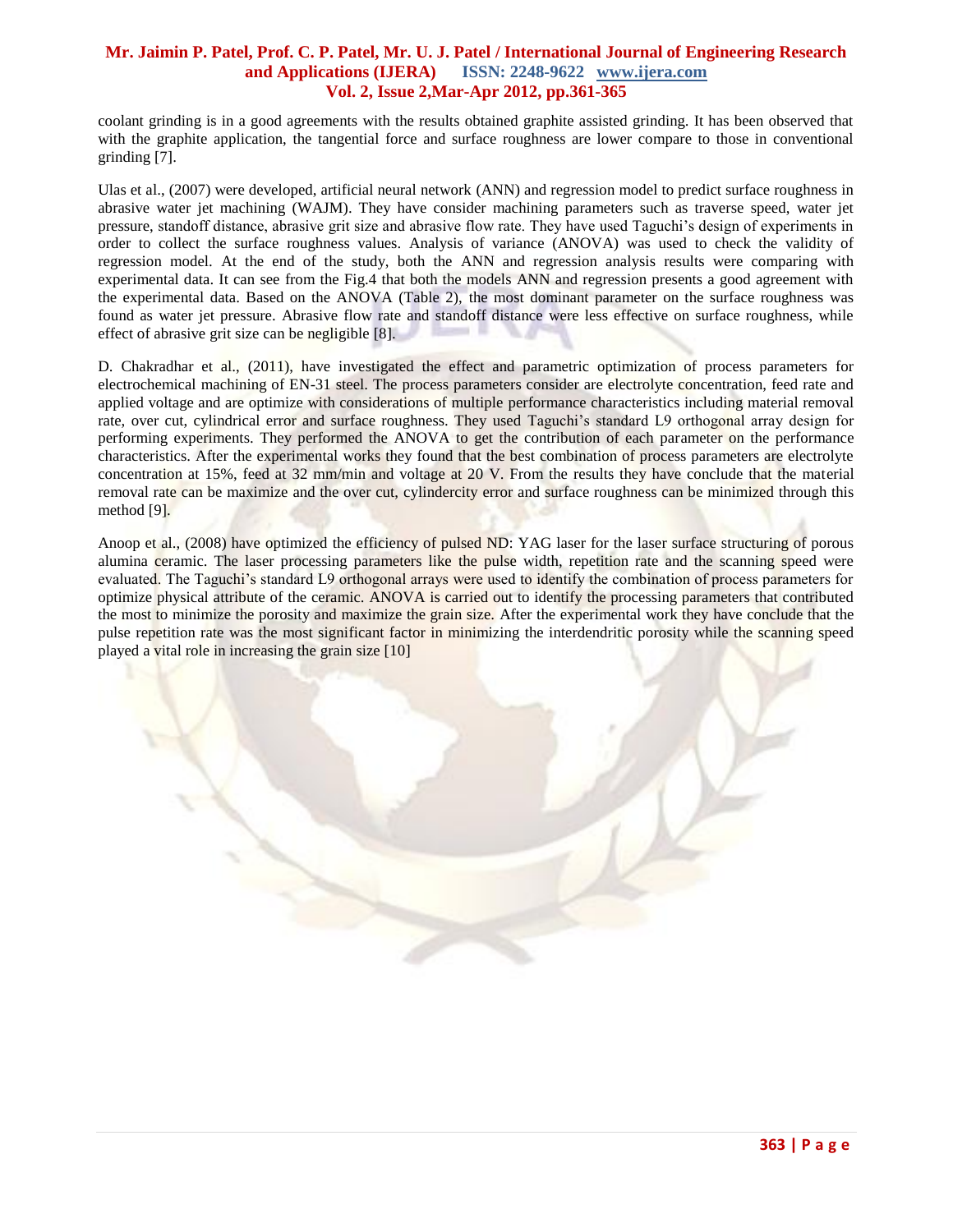